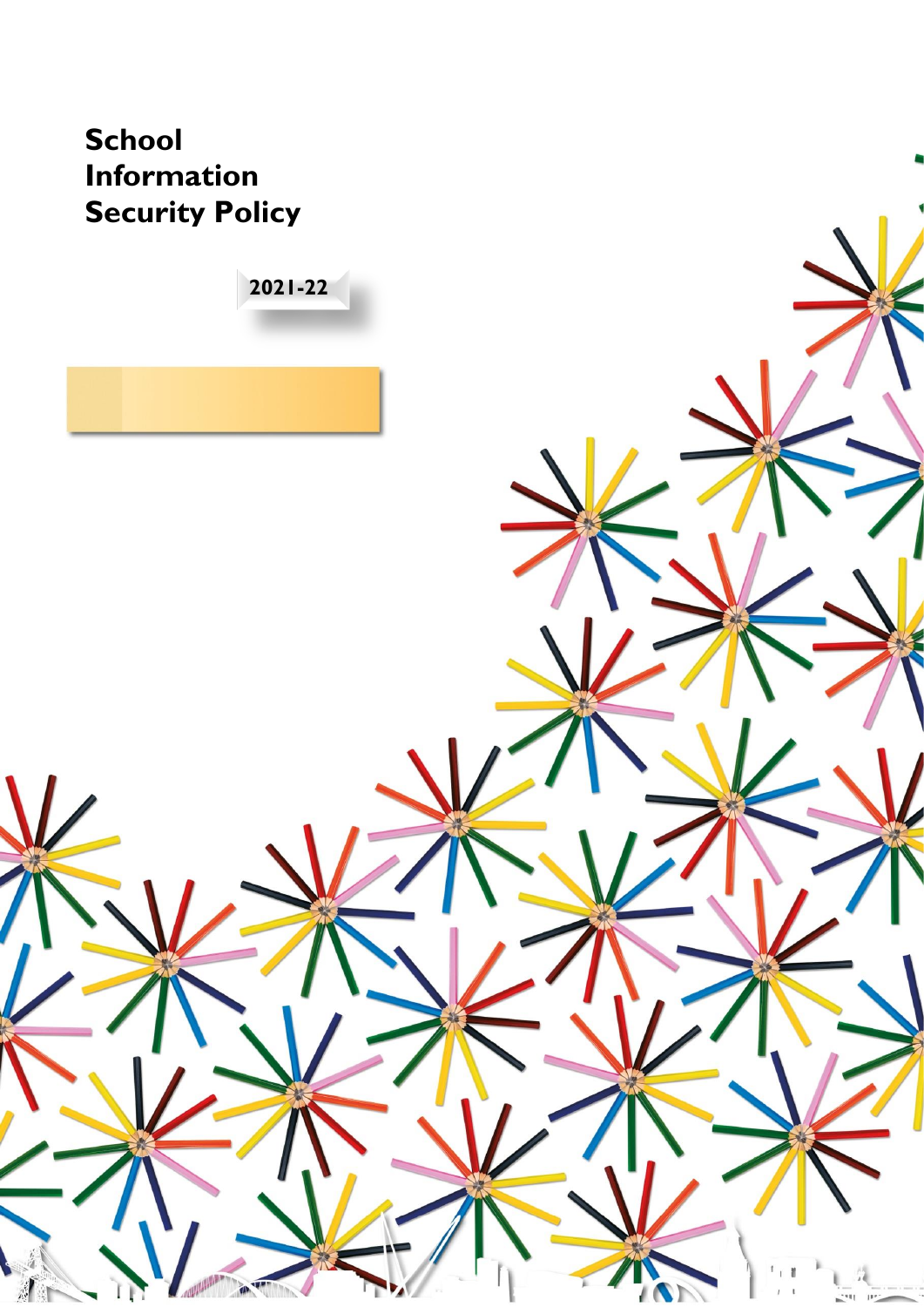# **NEWPORT CITY COUNCIL - EDUCATION SERVICE**

# **School Information Security Policy**

| <b>Table of contents</b> |  |  |  |  |  |
|--------------------------|--|--|--|--|--|
|                          |  |  |  |  |  |
|                          |  |  |  |  |  |
| <u>2.</u>                |  |  |  |  |  |
| <u>3.</u>                |  |  |  |  |  |
| <u>4.</u>                |  |  |  |  |  |
| 5.                       |  |  |  |  |  |
| 6.                       |  |  |  |  |  |
| <u>7.</u>                |  |  |  |  |  |
| <u>8.</u>                |  |  |  |  |  |
| 9 <sub>1</sub>           |  |  |  |  |  |
| 10.                      |  |  |  |  |  |
| <u>II.</u>               |  |  |  |  |  |
| 12.                      |  |  |  |  |  |
| 13.                      |  |  |  |  |  |
| 4.                       |  |  |  |  |  |
| 15.                      |  |  |  |  |  |
| 16.                      |  |  |  |  |  |
| <u>17.</u>               |  |  |  |  |  |
| 18.                      |  |  |  |  |  |
| <u>19.</u>               |  |  |  |  |  |
| 20.                      |  |  |  |  |  |
|                          |  |  |  |  |  |
|                          |  |  |  |  |  |
|                          |  |  |  |  |  |

This document is available in Welsh / Mae'r ddogfen hon ar gael yn Gymraeg



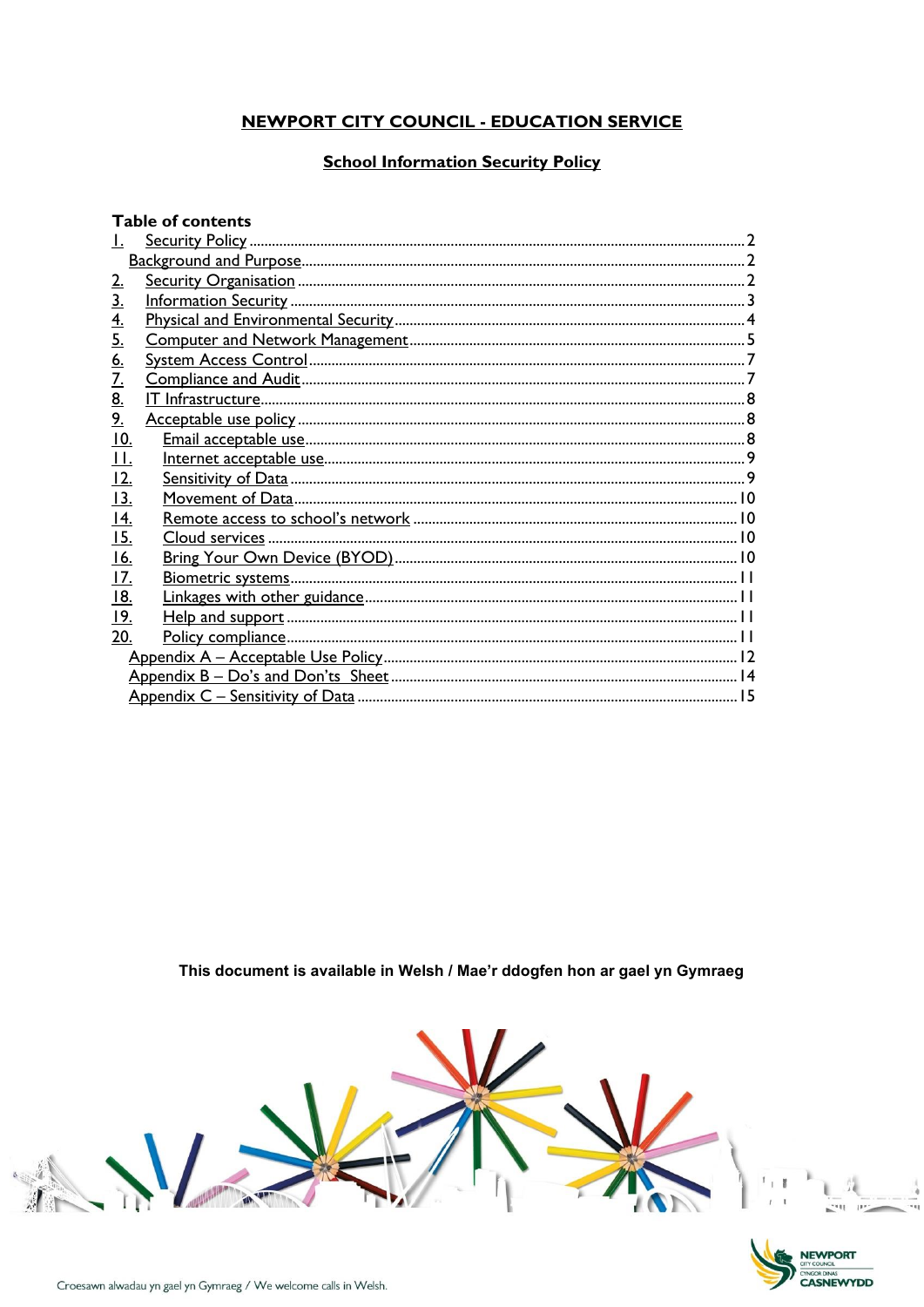### <span id="page-2-0"></span>**1. Security policy**

#### <span id="page-2-1"></span>**Background and purpose**

In order to ensure the efficient and effective delivery of school services we are making ever increasing use of information and communication technology (ICT) and of pupil, financial and other information held by us, the local authority (LA) education services and other public sector organisations.

We recognise that the information we hold, process, maintain and share with others is an important asset and that, like other important business assets, needs to be suitably protected.

In order to build public confidence and ensure that the school complies with relevant statutory legislation, it is vital that we maintain the highest standards of information security; this Information Security policy sets out the school's approach.

PSN is the **P**ublic **S**ervices **N**etwork (formerly GCSx) is a secure private wide-area network (WAN) which enables secure communications between connected local authorities and other public sector organisations. To connect to this secure network, Newport City Council must comply with the key controls which have been defined by central government. Schools are connected to the Newport City Council network and therefore need to take appropriate measures to protect the network overall.

The policy is divided into sections which provide a set of controls on which this policy is based. Where there are links to other policies, the security policy will highlight the key elements and link to the appropriate guidance or policy document which should be read in full.

### <span id="page-2-2"></span>**2. Security Organisation**

2.1 Information security is a responsibility of everyone and is shared by the senior leadership team.

2.2 The Local Authority Information Management team is the appointed Data Protection Officer (DPO) for Newport Primary Schools. Newport High Schools will need to appoint a DPO for their schools.

2.3 The school governors will appoint a Senior Information Risk Owner (SIRO) to oversee all aspects of information security. The SIRO will, in turn, appoint Information Asset Owners (IAO's) who will be responsible for individual information assets, such as the attendance data, exam data etc. Typically, the SIRO will be a member of the senior leadership team.

2.4 The DPO, SIRO and IAO's will conduct periodic risk assessments of identified risks, compiling these into a Risk Register. The National Archives has published [guidance around these roles.](http://www.nationalarchives.gov.uk/documents/information-management/iao-and-digital-continuity.pdf)

2.5 The DPO, SIRO and IAO's will be responsible for adopting and developing information security policies and guidance, together with training and communicating those policies to reduce information risks. The intention is to provide standard policies that schools can adopt or amend. This will be based on [existing corporate policies](https://intranet.corporate.newport/sites/live/Shared%20Documents/Forms/Information%20Management%20Policies.aspx) although they will require review and amendment.

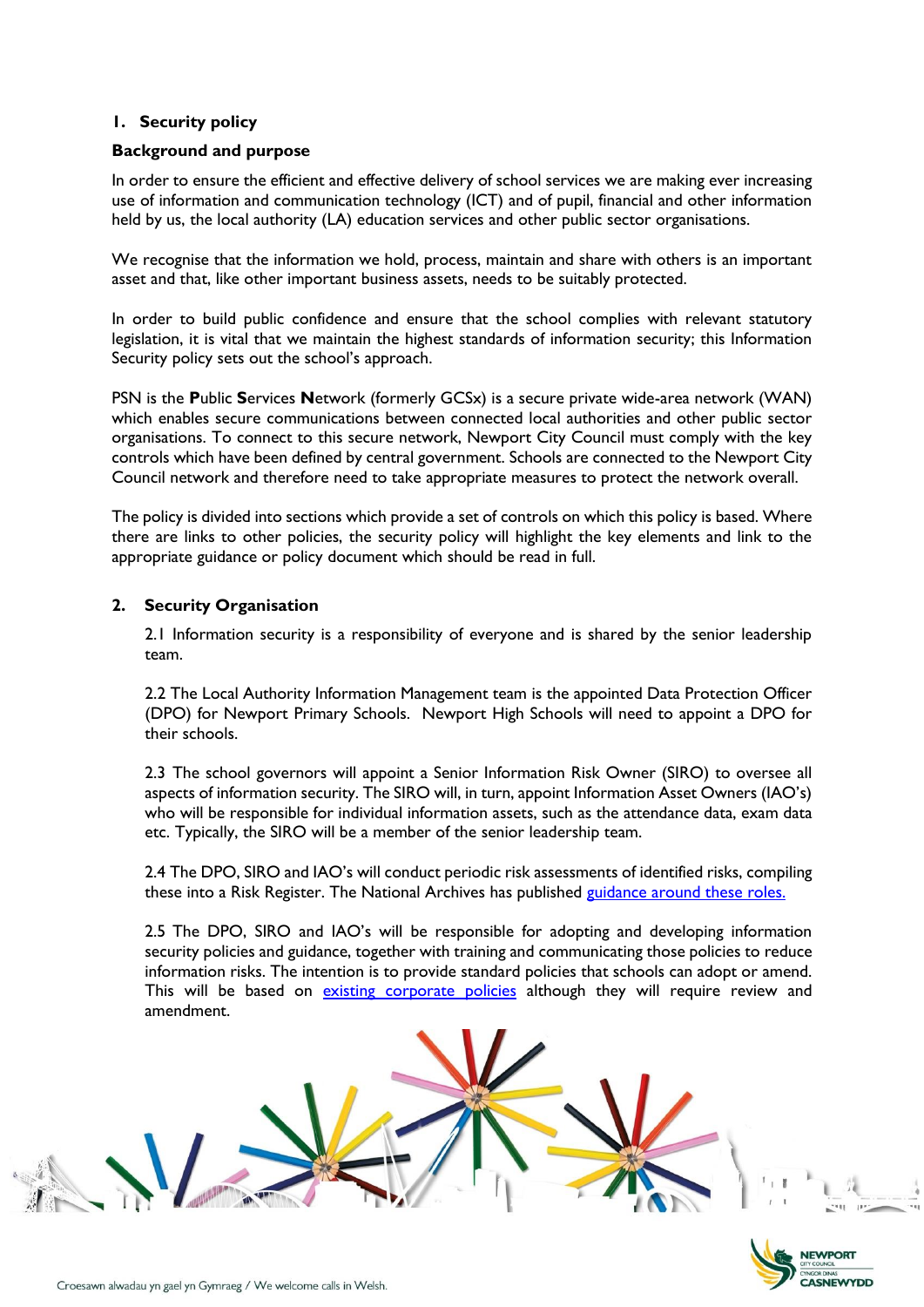2.6 Physical access to the school's IT facilities by third party suppliers might present a security risk. Where there is a business need for such access, the third party should be escorted at all times.

2.7 Remote access to school data by non-employees (including parents) will be carefully considered after consultation with the council's education service and the school's IT department where necessary to ensure appropriate safeguards are in place that would not compromise the overall integrity of the school system. If this action is allowed then clear guidelines will be devised and shared with these groups to ensure safe and responsible use is maintained, with explicit sanctions published where safety is compromised.

### <span id="page-3-0"></span>**3. Information Security**

3.1 Security must be addressed at the recruitment stage and included in job descriptions, contracts, and all induction courses. Job descriptions should define security roles and responsibilities as laid down in the *school's information security policy*. This should include any general responsibilities for implementing or maintaining the School's security policy, as well as any specific responsibilities for the protection of systems or for the execution of security processes. This is an area of perceived weakness to be addressed generally.

3.2 Information security must be included as part of all induction courses and the school's policies on IT security must be covered. To ensure the integrity of all the school's data, staff should have received training on any application that they would be required to access and any software package they will be required to use in line with the Acceptable Use Policy.

3.3 **All information security incidents and data breaches must be reported immediately**. **The Information Commissioners Office (ICO) will need to be informed of serious breaches within 72 hours.** It is important that all employees, contractors and parents / volunteers are aware of the procedure for reporting the different types of incident – security breach, threat, weakness, or malfunction – that might have an impact on the security of the schools' data or assets. Primary Schools must follow the corporate information security incident reporting procedure. High Schools should consider adopting an amended version of the corporate [incident reporting policy.](https://intranet.corporate.newport/sites/live/Shared%20Documents/Information_Security_Incident_Reporting_Policy.pdf) Schools must also report any observed or suspected incidents as quickly as possible to the school's SIRO. An investigation under the school's disciplinary code may be required.

3.4 Whilst every effort will be taken to ensure information security breaches or incidents do not occur, it is recognised that a clear incident reporting policy is necessary for the school.

#### **Security incidents can be summarised as, but not limited to:**

- **Loss or disclosure of personal data** such as leaving a document in an inappropriate area or emailing the wrong person.
- **Technical incident** such as loss of IT equipment or unauthorised access to the school network
- **Criminal incident** such as theft or attempted theft

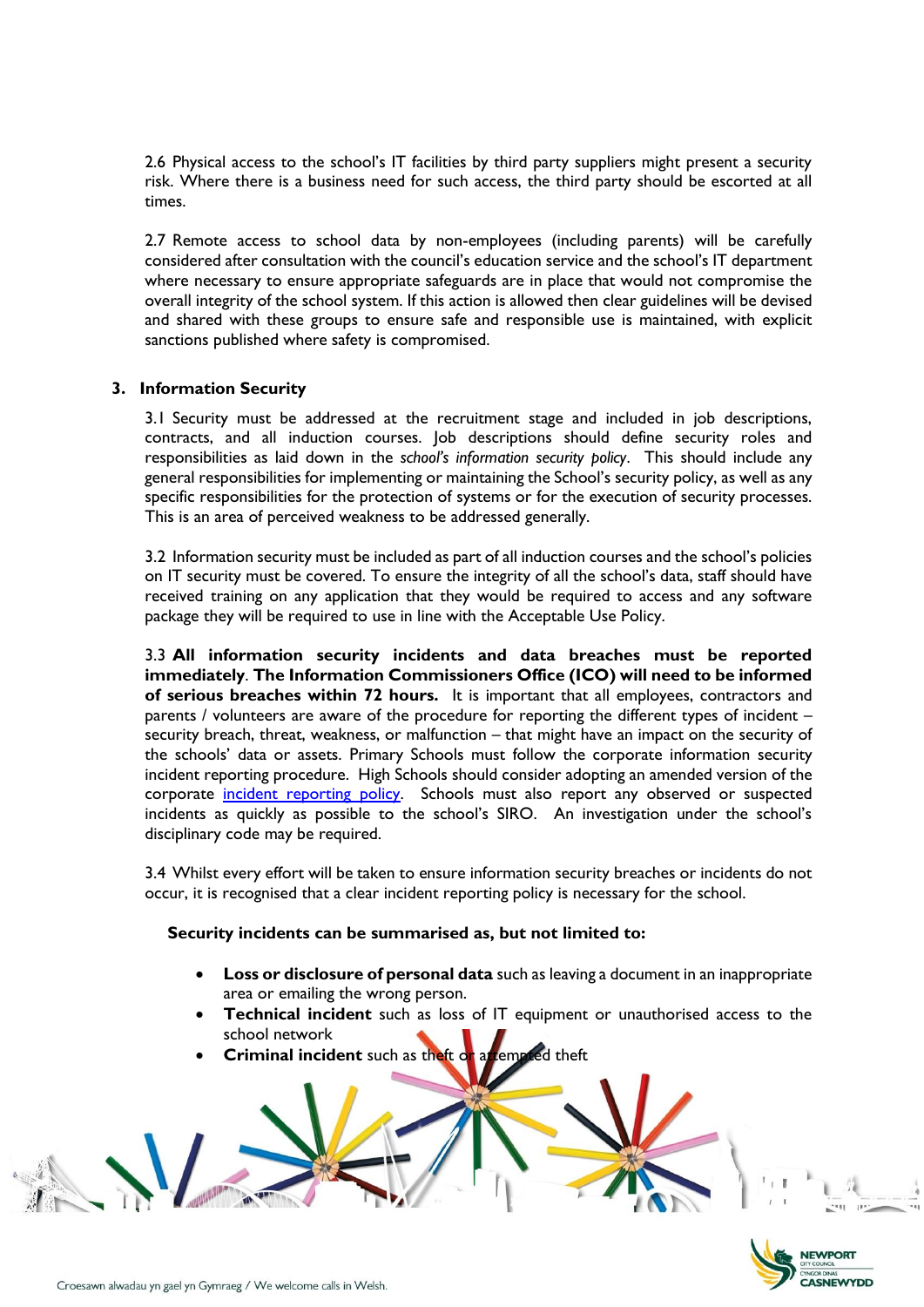3.5 Should an incident occur, the user will immediately report the facts to the DPO, Information Management team and/or SIRO as appropriate, who will arrange for the issue to be promptly investigated. A log of such incidents will be maintained and reviewed periodically to ensure that lessons are learned. The SIRO may have to report the incident to the Information Commissioner's Office (ICO). For further guidance, please contact the Information management team.

[Information.management@newport.gov.uk](mailto:Information.management@newport.gov.uk)

3.6 Everyone must be aware that the effects of loss or disclosure of sensitive information can lead to:

- A failure for the school to meet legal obligations
- A failure to meet public expectations
- Negative publicity / embarrassment
- Financial loss
- Disciplinary action or appropriate sanctions
- Fines being imposed by the ICO

3.7 By being security conscious, all employees and other individuals can contribute to the security of the information held by the school, which is an important part of information risk management.

Should an incident occur, by promptly following procedures listed in the policy, employees can minimise the potential impact of the security incident both on the school and on themselves.

3.8 Formal disciplinary procedures may be invoked against staff who have allegedly violated the school's security policy and procedures. The process will be a deterrent to employees who might be inclined to disregard security procedures and ensures a correct and fair treatment for those who are suspected of committing serious or persistent breaches of security. The school's standard disciplinary processes and procedures refer.

#### <span id="page-4-0"></span>**4. Physical and Environmental Security**

It is recognised that a secure school and premises is also needed to support the overall security of school information.

4.0 Visitors must always be signed in and escorted as necessary.

4.1 Staff will be issued with identity badges which will be always worn whilst on school premises.

4.2 All servers and comms machines will be locked away and be accessible only to authorised IT staff.

4.3 Ensure that any areas and/or offices containing sensitive information are locked when not occupied.

4.4 All portable devices (e.g. laptops) will be held securely with signing in/out records to track usage and whereabouts.

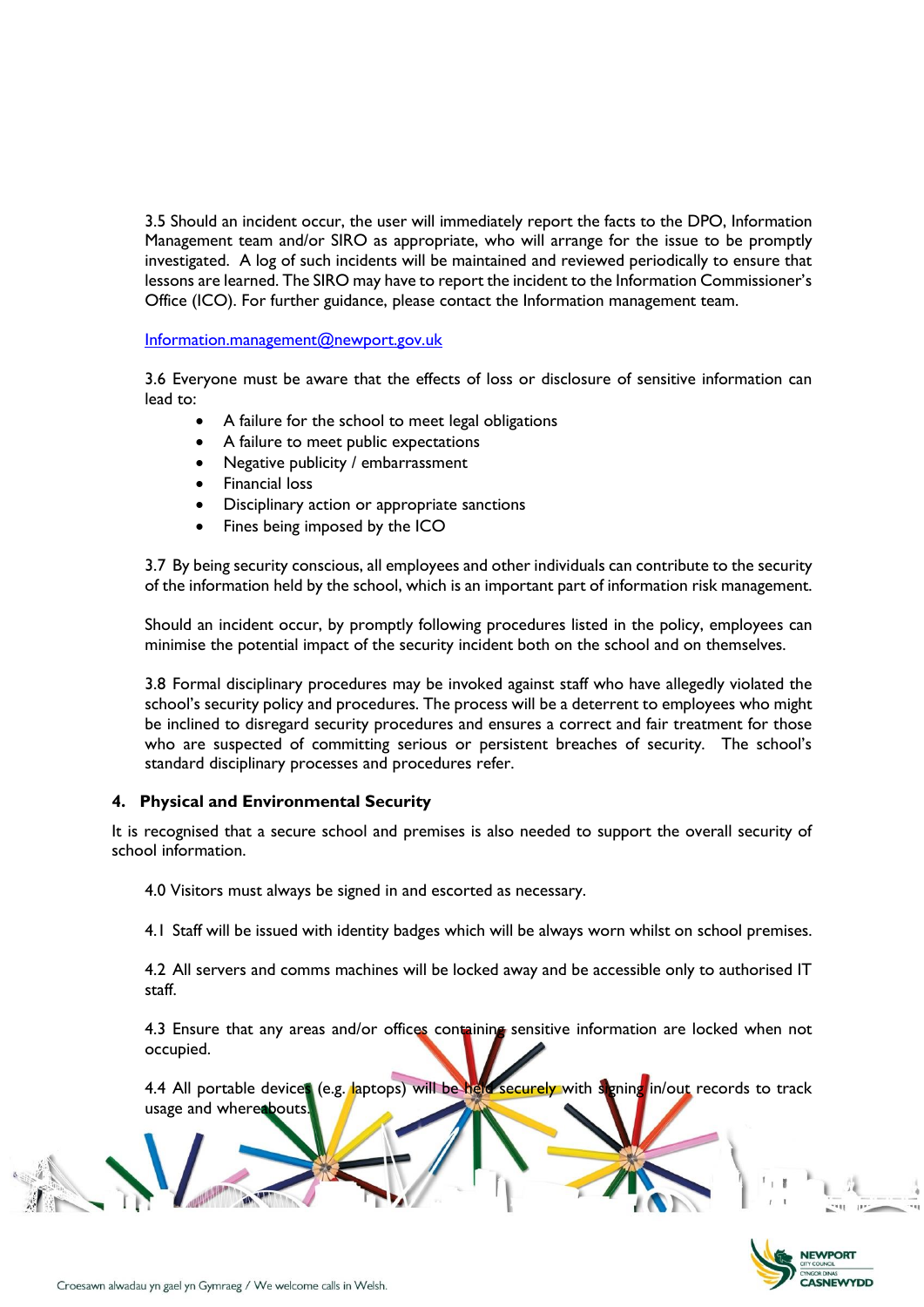4.5 The school will ensure that all hard copies of sensitive data are stored in appropriate filing systems and locked as appropriate. The school will ensure that only authorised staff have access to these filing systems.

4.6 The school will ensure that sensitive documents are not left where visitors or pupils could view them, for example receptionist's desks or pinned to notice boards. When printing out information, sensitive documents must be collected immediately and consideration should be given to using a secure printing service, or a local printer.

4.7 Consideration should be given to what documents it is appropriate to take out of the school and appropriate measures taken to ensure they are kept secure. Paper documents will need to be taken from school premises from time to time, but this should be kept to a minimum. Paper files should not be stored in laptop cases. The use of electronic files on encrypted devices is encouraged wherever possible.

4.8 Sensitive documents should be destroyed in line with the Newport City Council Information [Retention and Disposal Policy](https://intranet.corporate.newport/sites/live/Shared%20Documents/Information_Retention_and_Disposal_Policy.pdf#search=retention) which could be revised as appropriate and adopted by individual governing Bodies. [Specific guidance for schools is provided by the Information and Records](https://irms.org.uk/page/SchoolsToolkit)  **Management Society** 

4.9 The authority has a responsibility under the Government legislation (WEEE directive) and internal financial and security policies to dispose of all electronic equipment in a secure and environmental manner. All electronic equipment will be destroyed in line with the disposal of it [equipment / mobile phones](https://intranet.corporate.newport/sites/live/Shared%20Documents/Disposal_of_IT_Equipment%20_Policy.pdf#search=IT%20disposal) policy which could be revised and adopted by schools.

Schools with a managed service provided by the SRS can contact the SRS Team for disposal; non managed schools should contact the equipment suppliers for details. For further guidance contact the SRS service desk on 210210.

#### <span id="page-5-0"></span>**5. Computer and Network Management**

5.0 All systems are subject to documentation requirements, these will be held securely.

5.1 Incident and problem management processes are operated to ensure effective response to security incidents and ICT issues.

5.2 Formal change control processes are in place to satisfactorily control all changes to equipment, software, and procedures. Such processes are designed to minimise the risk of problems occurring by suitable planning and implementation. All change requests should be submitted to the SRS for formal consideration and planning. Non-SRS supported schools should contact their IT providers.

5.3 Virus detection and preventions measures, and appropriate user awareness procedures are in place. This is provided to Schools with a managed service provided by the SRS and is required as part of non-managed contracts with external suppliers.

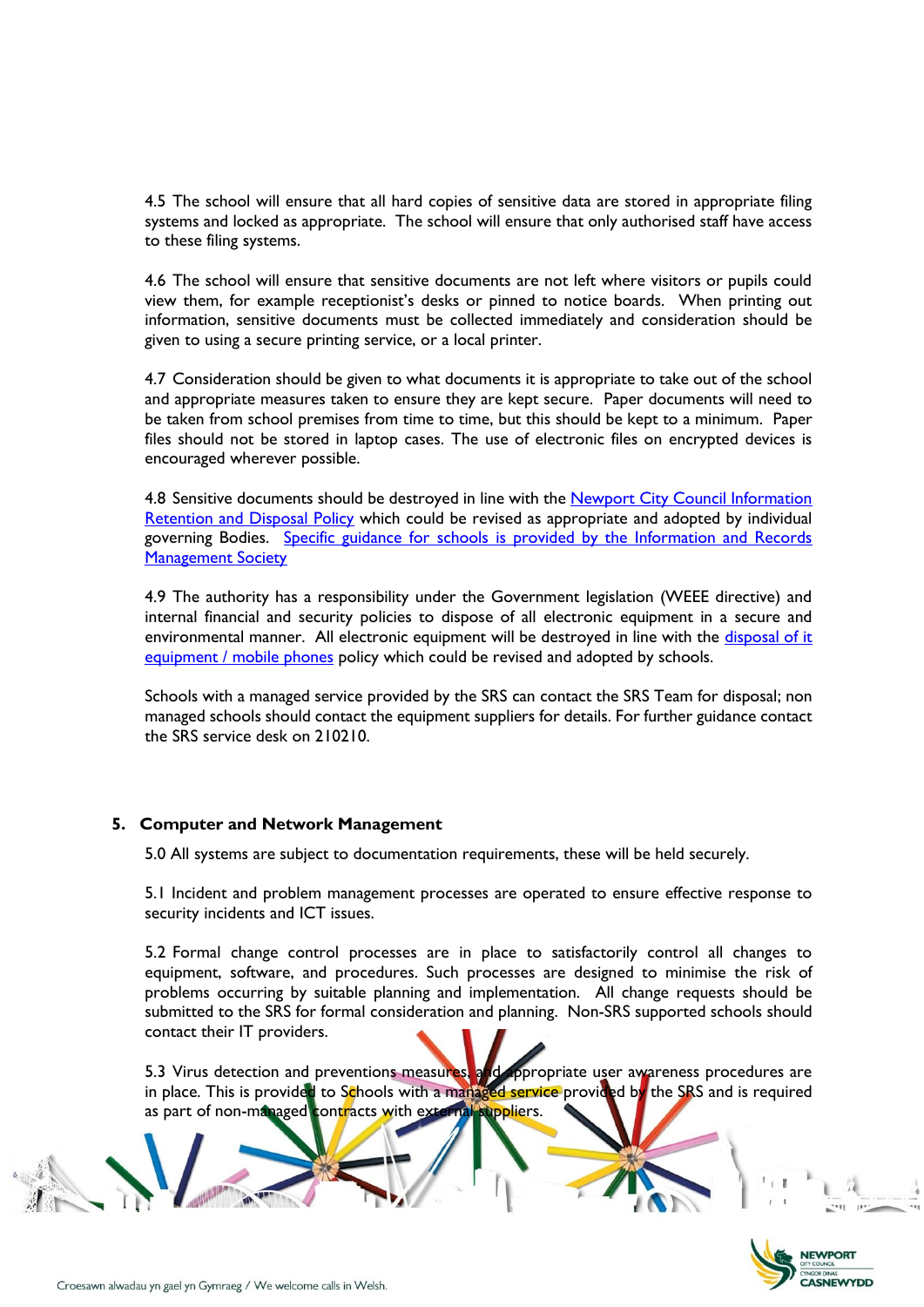5.4 Adequate data backups must be taken to ensure essential data can be recovered in the event of a computer disaster or media failure. Schools with a managed service provided by the SRS have backups every night, which are cycled so a copy is always held off site.

5.5 In order to maintain acceptable levels of wide and local area network integrity and performance, it will be necessary for all system elements to be of a standard approved by the SRS in line with any local authority standards.

- Network equipment will be installed and maintained in accordance with current and appropriate British and International Standards and codes of practice.
- Be of a standard approved by the SRS.
- Not be adapted or altered in any way without prior consultation or agreement with the SRS.
- Utilise hardware components that have been approved by the SRS.

5.6 Council issued mobile phones are subject to the [Mobile Communications Policy](https://intranet.corporate.newport/sites/live/Shared%20Documents/Mobile_Communications_Policy.pdf) which can be revised as appropriate and adopted by individual Governing Bodies. Mobile devices should always be kept secure. Devices with cameras should only be used for taking work related pictures in line with the school's guidance on the use of photography. Mobile phone usage outside of the UK must be authorised in advance due to the cost and potential security issues.

5.7 Information Asset Owner's (IAO's) will maintain responsibility for the information and related system(s) that contain or process it.

5.8 Security measures for school information must take account of school needs for sharing and restricting information and the impacts on the school should unauthorised access be gained. Consideration must be given to the following school needs:

- **Confidentiality** the need to share or restrict access to information with regard to confidentiality, and the necessary controls required restricting such access.
- **Integrity** the controls and processes required maintaining and protecting the accuracy and completeness of data.
- **Availability** information should be available when required but must be subject to any security procedures in place to protect the data.

5.9 Output from IT systems that contain confidential information (such as printouts) must be held in a secure area until collected by the owner.

# Please also refer to **Appendix C – Sensitivity of Data**

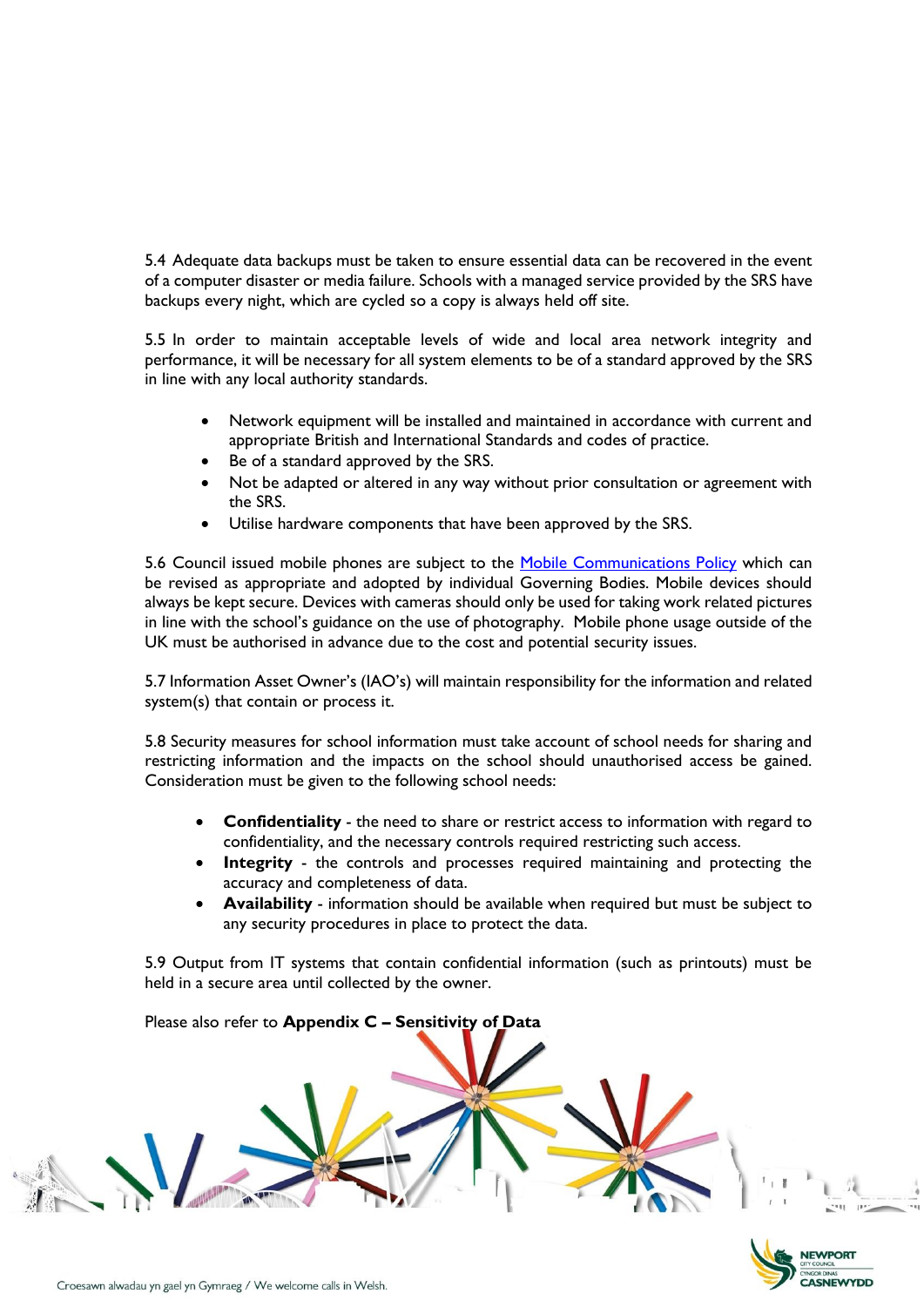#### <span id="page-7-0"></span>**6. System access control**

6.1 Access to school IT systems is controlled through a formal registration process, which may involve completion of a form. Usage of these systems is recorded against the unique user ID. The IT provider must be informed of any staff joining, leaving, or changing roles to insure that user accounts are up to date and appropriate.

6.2 Staff termination processes will ensure that all identification badges, keys and school equipment etc. are returned promptly for all leavers in accordance with the **council termination** [process.](https://www.newport.gov.uk/documents/Policies/HR-Termination-of-Appointment-Form-Completion-and-Process-Guidance.pdf) 

6.3 All computer access will be promptly terminated on the user's last working day. Shared passcodes (e.g. to secure door areas) are required to be changed after any member of staff leaves.

6.4 To ensure only appropriate users have access to school data the following safeguards will be in place:

- Users with access to sensitive information must use **strong** passwords.
- Passwords must be protected at all times and will be routinely changed.
- User access rights must be reviewed at regular intervals.
- It is a user's responsibility to prevent their user ID and password being used to gain unauthorised access to school systems.
- Partner agencies or  $3<sup>rd</sup>$  party suppliers must not be given details of how to access the school's / council's network without approval from the SRS/IT Provider.

6.5 To assist, governing bodies could consider adopting the [council's Password Policy](https://intranet.corporate.newport/sites/live/Shared%20Documents/Password_Policy.pdf).

#### <span id="page-7-1"></span>**7. Compliance and audit**

7.1 The school has a responsibility under vendor licencing contracts to ensure all products are used within the respective terms and conditions. Where software is provided by the Local Authority then appropriate licence agreements will have already been sought.

7.2 Under no circumstances should personal or unsolicited software be loaded onto a school computer.

7.3 All software is required to have a licence and the school will not condone the use of any software that does not have a licence.

7.4 Unauthorised changes to software must not be made, and users must not attempt to disable or reconfigure the personal firewall or other security software.

7.5 Unauthorised use and illegal reproduction of software is subject to civil damages and criminal penalties.

7.6 The school will ensure compliance with the Data [Protection](https://ico.org.uk/for-organisations/guide-to-data-protection/) Act 2018, Freedom of [Information Act](https://ico.org.uk/for-organisations/guide-to-freedom-of-information/what-is-the-foi-act/) 2000 and any other related information security statutory responsibilities.<br>Schools may use or amend the corporate Data Protection Policy in required. Schools may use or amend the corporate [Data Protection Policy](https://intranet.corporate.newport/sites/live/GDPR/Data%20Protection%20Policy.pdf) is required.

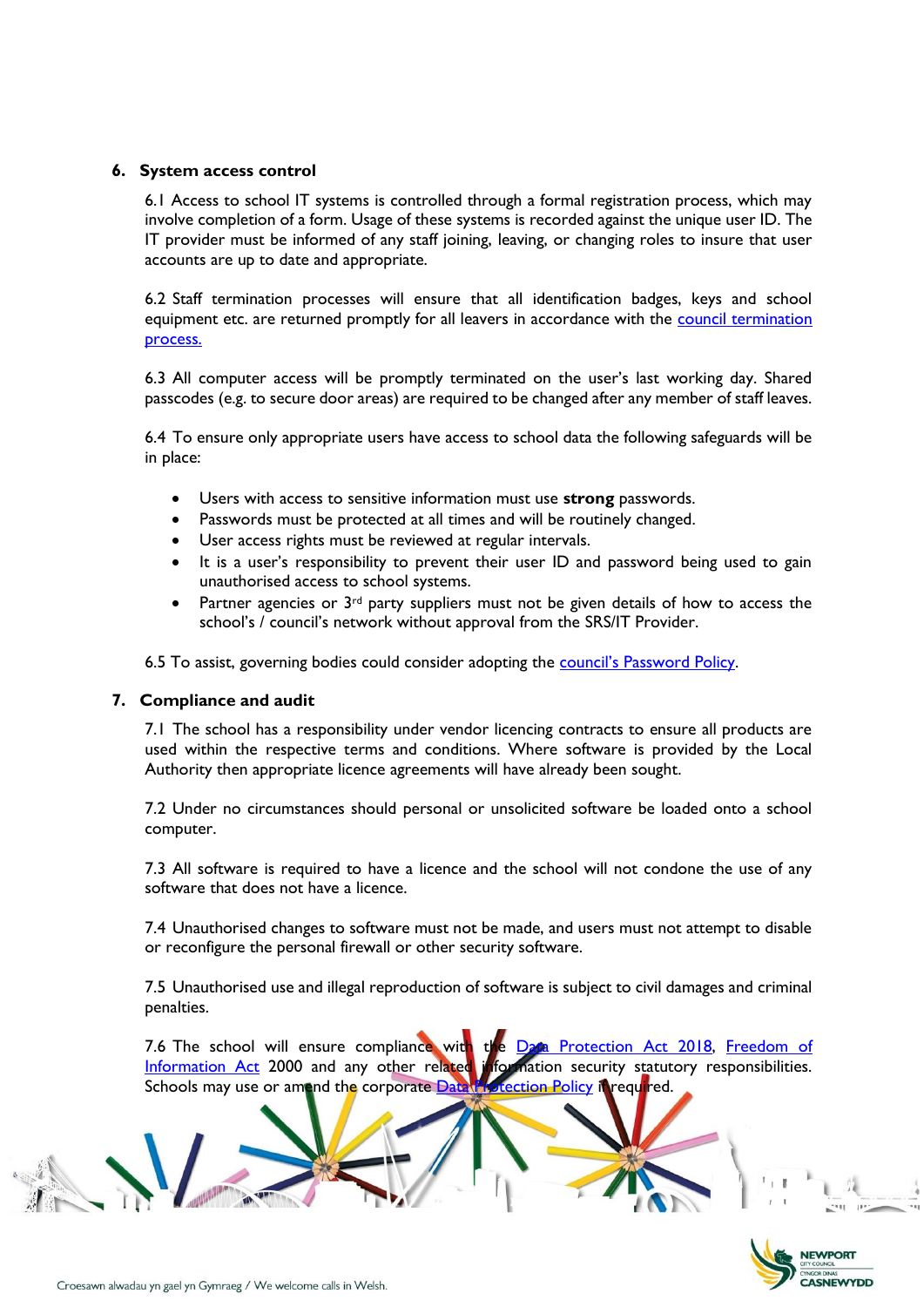7.7 The school will register with the Information Commissioner's Office (ICO) and will issue a privacy notice. The Information Management team will manage Primary schools ICO subscription upon agreement with each school and assist all primary schools with the publication of privacy notices.

7.8 Data should not be held for any longer than required and should be securely disposed of in accordance with the retention policy. For further details see 4.8 above.

### <span id="page-8-0"></span>**8. IT Infrastructure**

8.1 The SRS or school's IT provider will undertake technical separation of office and classroom machines from the council network and will undertake any necessary enhanced security on office machines.

8.2 The school's IT infrastructure will be maintained by the SRS or school's IT provider where all technical requirements can be discussed with the service providers and advice given as necessary.

### <span id="page-8-1"></span>**9. Acceptable use policy**

9.1All IT users will sign an acceptable use policy, as this gives clarity to all parties regarding roles and responsibility of IT access and information / data usage.

9.2All staff and users will be periodically issued with a 'dos and don'ts sheet' (**Appendix B**) to enhance user education and awareness and to assist in reducing the possibility of a data breach within the school.

9.3An example School's Acceptable Use Policy is reproduced at **Appendix A**. Consideration should be given to reviewing and adopting the [council's policy](https://intranet.corporate.newport/sites/live/Shared%20Documents/Access_to_Network_and_Email_Policy.pdf).

#### <span id="page-8-2"></span>**10. Email - acceptable use**

10.1 All emails that are used to conduct or support official school business must be sent using the school's official email system or the secure Hwb portal provided by Welsh Government.

10.2 Non-work email accounts must not be used to conduct or support official school business.

10.3 Email correspondence which contains sensitive information will be encrypted before transmission to avoid a data breach should the email be mis-delivered. For further support or guidance about encryption, please contact the [Information Management](mailto:information.management@newport.gov.uk) team.

10.4 Automatic forwarding of email must be considered carefully to prevent sensitive material being forwarded inappropriately.

10.5 Consideration should be given to reviewing and adopting the [council's policy](https://intranet.corporate.newport/sites/live/Shared%20Documents/Access_to_Network_and_Email_Policy.pdf).

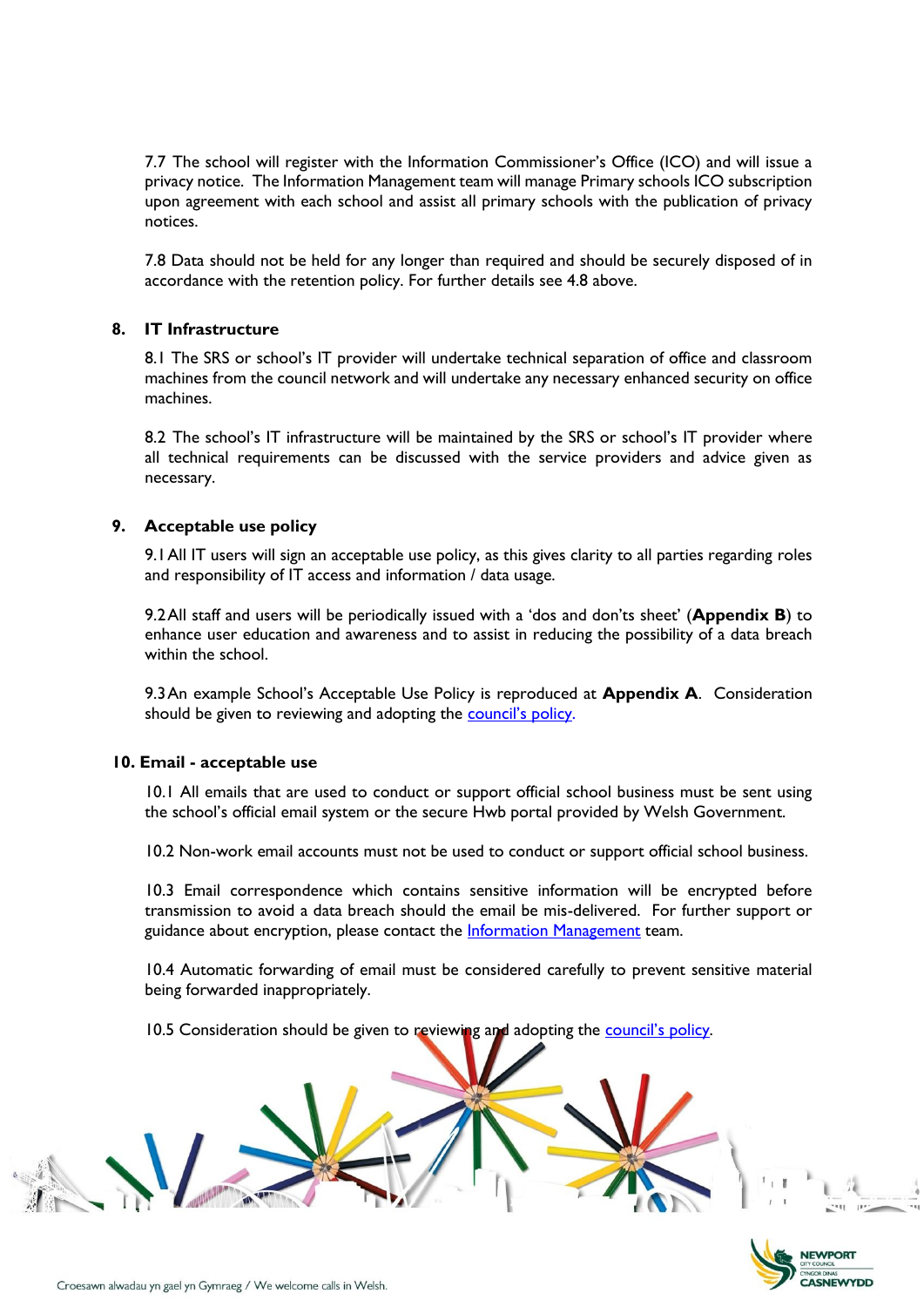#### <span id="page-9-0"></span>**11. Internet acceptable use**

11.1 At the discretion of the head teacher, and provided it does not interfere with your work, the school permits personal use of the Internet in your own time (for example during your lunchbreak). Governing bodies should consider the **[council's internet acceptable use policy](https://intranet.corporate.newport/sites/live/Shared%20Documents/Internet_Acceptable_Use_Policy.pdf)** which can be reviewed and adopted by individual schools.

11.2 Users are responsible for ensuring the security of their account log-on id and password. Individual user log-on id and passwords should only be used by that individual user, and they should be the only person who accesses the Internet via their account.

11.3 Users must not create, download, upload, display or access knowingly, sites that contain pornography or other "unsuitable" material that might be deemed illegal, obscene or offensive.

11.4 Users must assess any risks associated with Internet usage and ensure that the Internet is the most appropriate mechanism to use.

11.5 Employees should comply with the requirements of the [social media policy.](https://intranet.corporate.newport/sites/live/Shared%20Documents/Social%20media%20policy.pdf#search=social%20media)

11.6 No filtering system can guarantee 100% protection against access to unsuitable sites. The school will monitor the activities of users on the system to identify issues.

#### <span id="page-9-1"></span>**12. Sensitivity of data**

12.1 The information that the schools handle varies in levels of sensitivity. **Appendix C** sets out the sensitivity levels that the school has in place, based upon the government protective marking scheme.

12.2 **Official - sensitive** information is deemed to be highly sensitive and mission critical information for limited consumption. In these cases, the information will not be available beyond school electronically.

12.3 **Official** information is deemed to be essential to the successful running of the school, much of which can be accessed via the private side of the school's own learning platform. In these cases, access to this information will be via personal logon which will be granted to only those users who need access to perform their duties.

12.4 **Unclassified** information is deemed to be generally within the public domain and accessed via the public facing website or learning platform. Minimum security will be afforded to this information as there is no risk of data breach.

12.5 Information deemed to be **official** and **official - sensitive** must not be held on personal laptops, computers, tablet devices or pen drives as the disposal and maintenance routes for these pieces of equipment cannot be controlled and may therefore leave sensitive school data at the risk of unauthorised disclosure / exposure.

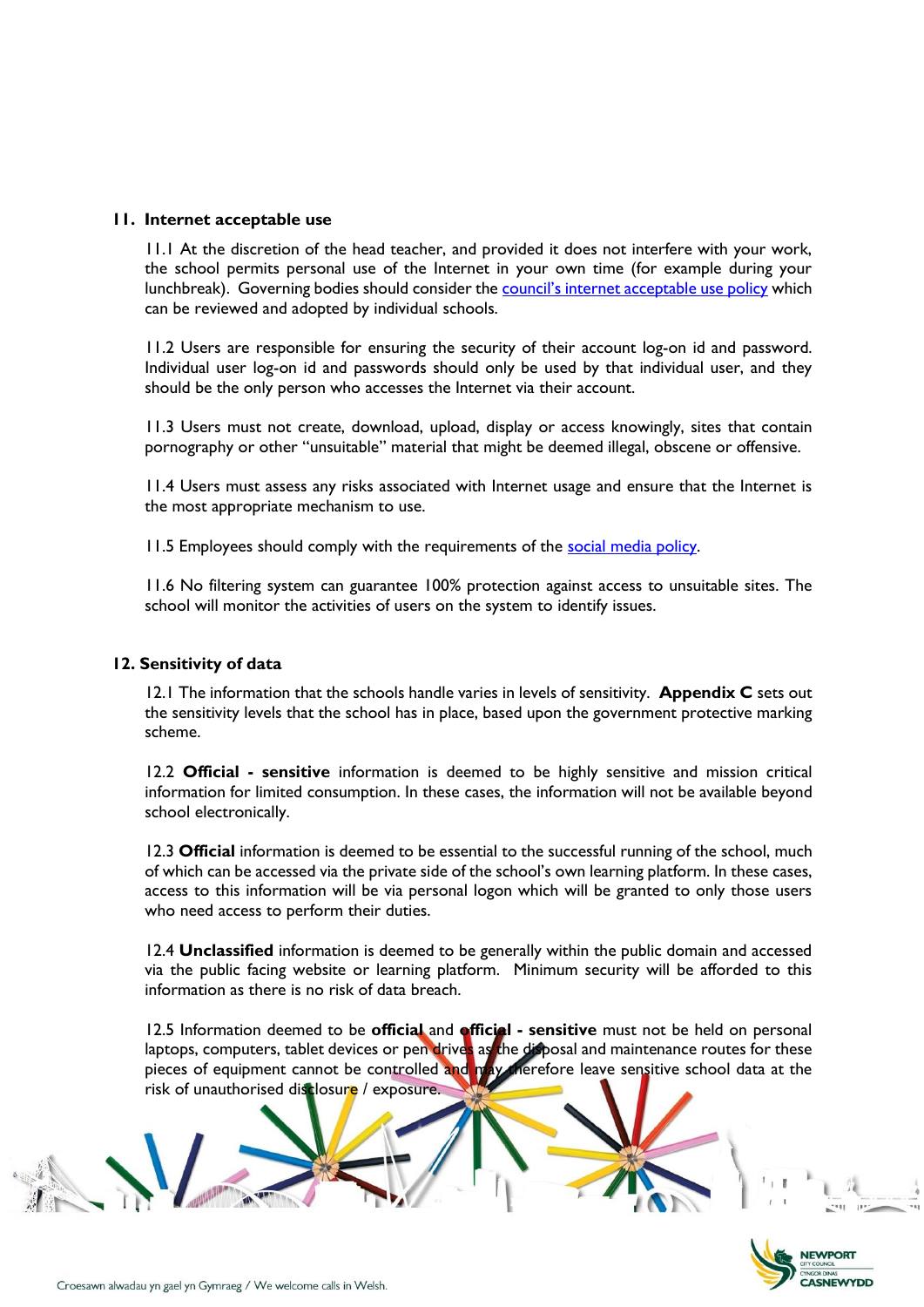12.6 The primary storage of all school data and information will be on the school network which is backed up daily and can be accessed remotely if necessary.

#### <span id="page-10-0"></span>**13. Movement of Data**

13.1 It is recognised that the use of data pens, laptops and tablet computers leads to a higher risk of data breaches through the loss / theft of this equipment.

13.2 Sensitive pupil information such as PLASC returns, new starters and leavers should only be transmitted or received via approved secure mechanisms including the DEWi or S2S systems.

13.3 If data must be moved from the school network, then the movement must comply with the school's information sensitivity table (**Appendix C**). In the case of information classed as official – sensitive or official, this will only be by using secure encrypted data pens or OneDrive secure email; this will greatly reduce the risk of data loss / data breach should a device be mislaid, lost or stolen. Instructions on the use of Microsoft One Drive and Message Encryption can be viewed [here.](https://intranet.corporate.newport/sites/live/im-intranet-egress)

#### <span id="page-10-1"></span>**14. Remote access to school's network**

14.1 Remote access to the school's own network is available to all staff and learners for those schools with a managed service provided by the SRS and should be considered standard for those needing to access school information and data beyond the school. This access negates the risk caused by removing data from the school.

14.2 Remote access to school data by non-employees (including parents) will be carefully considered after consultation with the council's education service and the SRS / school's IT service where necessary to ensure appropriate safeguards are in place that would not compromise the overall integrity of the school system. If this action is allowed then clear guidelines will be devised and shared with these groups to ensure safe and responsible use is maintained, with explicit sanctions published where safety is compromised.

#### <span id="page-10-2"></span>**15. Cloud services**

15.1 Where sensitive or personal information is stored, the school will ensure that the cloud service provider complies with the Data Protection Act 2018 and the National Cyber Security Centre (NCSC) cloud security principles. A Data Protection Impact Assessment may be required, and Primary schools may consult with the Information Management team as appropriate.

#### **16. Bring Your Own Device (BYOD)**

16.1 The school will ensure that devices permitted to connect to the BYOD or Guest access networks have suitable antivirus and / or firewall software. Guidance should be sought from the SRS / IT service where necessary.

16.2 The school will ensure that sensitive data is not stored on personal or privately owned devices (see section 15)

16.3 BYOD equipment will be subject to the schools internet filtering and monitoring software

<span id="page-10-3"></span>

iances.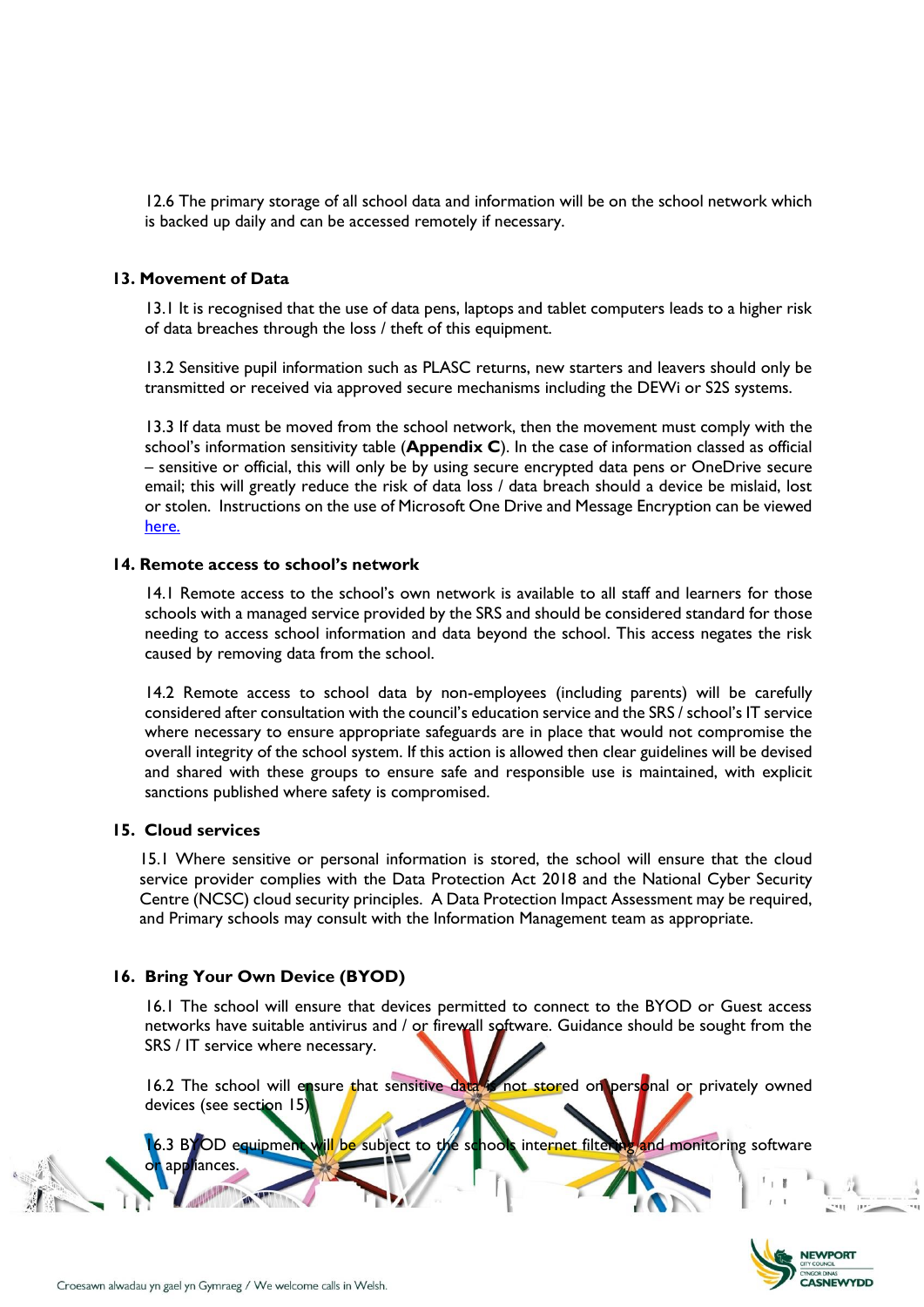16.4 Devices are brought into school at the risk of the owner.

16.5 The school does not accept responsibility for any malfunction of a device due to it connecting to BYOD or Guest access.

#### <span id="page-11-0"></span>**17. Biometric systems**

17.1 The school will ensure that all biometric systems comply with [UK GDPR](https://ico.org.uk/for-organisations/guide-to-data-protection/guide-to-the-general-data-protection-regulation-gdpr/special-category-data/what-is-special-category-data/) and The Protection [of Freedoms Act \(2012\).](https://gov.wales/protection-biometric-information-guidance-schools-and-further-education-institutions) Guidance around the use of Biometrics has been developed by the Education service in conjunction with Information Management. For information, a draft guidance note has been produced.

#### <span id="page-11-1"></span>**18. Linkages with other guidance**

18.1 Any local authority produced literature on this / related subject will be considered in full and, if appropriate review current procedures in line with recommendations.

#### <span id="page-11-2"></span>**19. Help and support**

19.1 The local authority will be available to offer help and support for any information security queries via [information.management@newport.gov.uk](mailto:information.management@newport.gov.uk)

#### <span id="page-11-3"></span>**20. Policy compliance**

20.1 If any user is found to have breached this policy, they may be subject to investigation under the school's disciplinary procedure. If a criminal offence is considered to have been committed further action may be taken to assist in the prosecution of the offender(s).



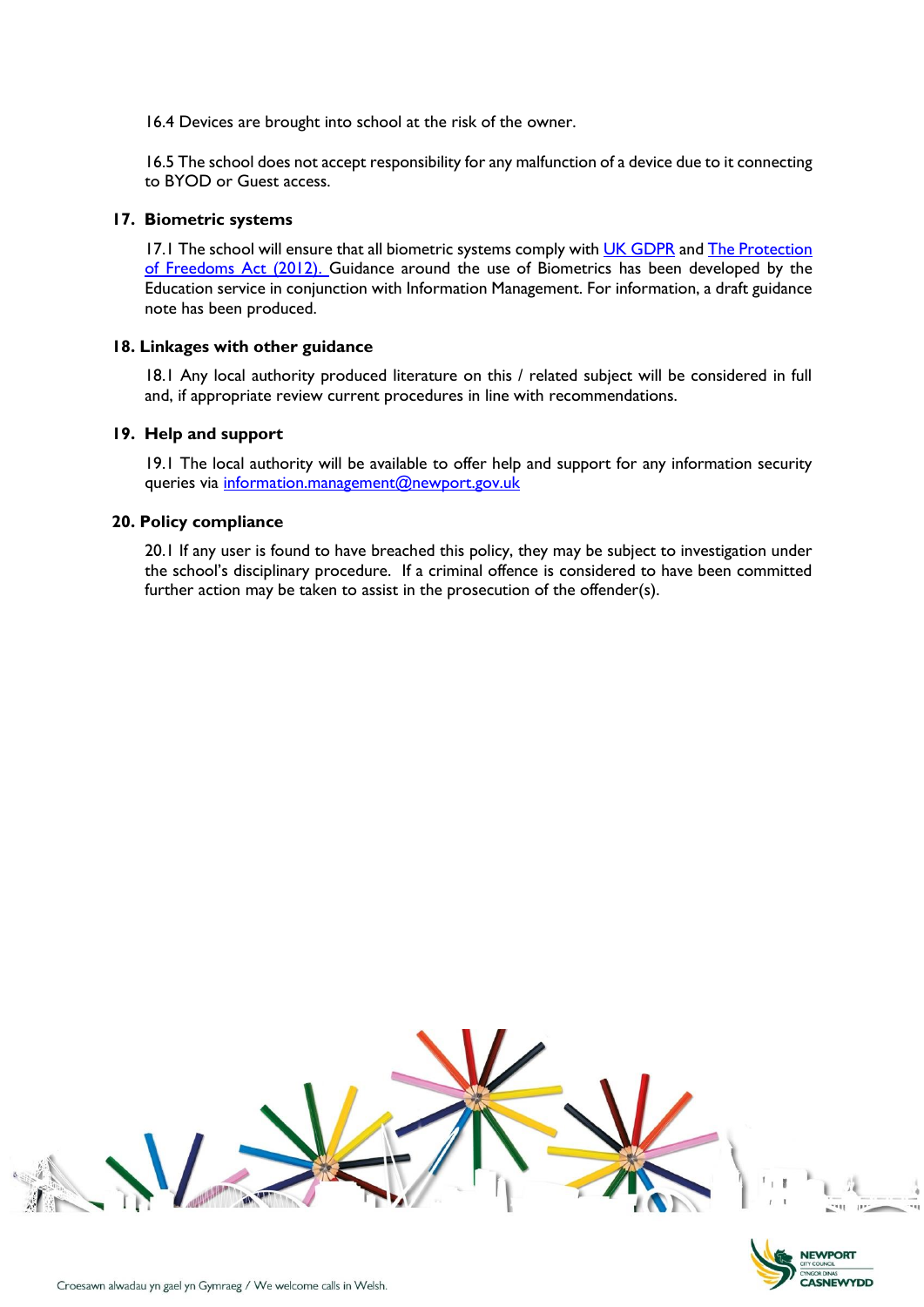# <span id="page-12-0"></span>**APPENDIX A – ACCEPTABLE USE POLICY**

### **COMPUTING FACILITIES**

Users are encouraged to make use of the school's computing facilities for educational purposes. All users are expected to act responsibly, show consideration to others, and not tamper with the equipment provided in any way.

Schools with a managed service provided by the SRS can access internal systems remotely. Guidance and support has been issued separately and schools should refer to this.

### **ACCOUNT SECURITY**

Users are responsible for the protection of their own network account and should not share their passwords with anyone.

Passwords should be complex. It is recommended a minimum of 8 characters are used and should include uppercase and lowercase letters, numbers, and punctuation marks.

Users should not logon to or use any account other than their own and should logoff when leaving a workstation. In some situations, generic classroom accounts may be appropriate.

### **USE OF FACILITIES**

It is not acceptable to:

- Attempt to download, store, or install software on school computers unless authorised by the SRS/Schools IT service.
- Attempt to introduce a virus or malicious code to the network.
- Attempt to bypass network or system security.
- Access or attempt to access another user's account.
- Attempt to gain access to an unauthorised area or system.
- Attempt to use any form of hacking/cracking software or system.
- Attempt to use proxy bypass or avoidance software or websites
- Use any device that acts as a Wireless Access Point (WAP), bridge or router
- Use any device that has access to the Internet via a connection that has not been provided via Newport City Council procurement channels.
- Access, download, create, store or transmit material that; is indecent or obscene, could cause annoyance or offence or anxiety to others, infringes copyright or is unlawful or brings the name of the school or Newport City Council into disrepute.
- Engage in activities that waste technical support time and resources.

#### **INTERNET ACCESS**

The school's internet service is filtered to prevent access to inappropriate content and to maintain the integrity of the computer systems. Users should be aware that the school logs all Internet use and reports of this can be made available.

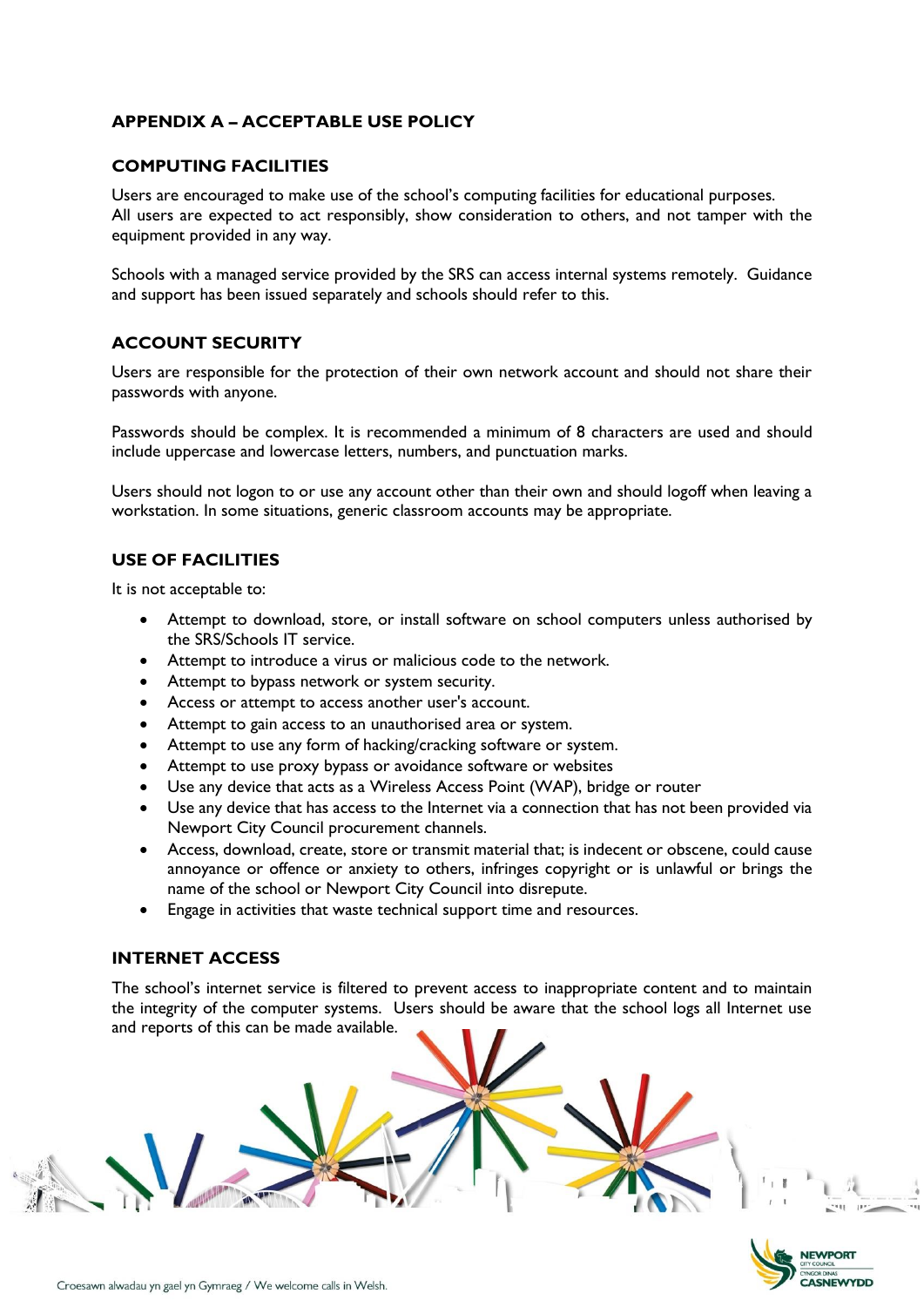- The use of public or private chat facilities is not permitted. The use of corporate chat facilities such as Microsoft Teams is permitted for appropriate schoolwork activities and communications.
- Users should not copy and use material from the Internet to gain unfair advantage in their studies, for example in coursework.
- Users should ensure that they are not breaking copyright restrictions when copying and/or using material from the Internet.

#### **EMAIL**

Automated software scans all email and blocks those that could compromise the integrity of the computer systems or contain unsuitable/offensive content. Users should be aware that the system logs all e-mail content.

- Pupils are not allowed to use email during lessons, unless the teacher for that lesson has permitted its use.
- If a user receives an email from an unknown person or that is offensive or upsetting, the relevant teacher or a member of the SRS / IT department should be contacted. Do not delete the email in question until the matter has been investigated.
- Sending or forwarding chain emails is not acceptable.
- Sending or forwarding emails to many recipients is acceptable only in certain agreed circumstances. Before doing so, the user must obtain permission from the SRS, School's IT department or School's Network Manager.
- **Do not open attachments or links from senders you do not recognise, or that look suspicious.**
- Users should periodically delete unwanted sent and received emails.
- Pupils may only use the email facilities provided by the School.

# **PRIVACY AND PERSONAL PROTECTION**

- Users must always respect the privacy of others.
- Users should not forward private data without permission from the author.
- Users should not supply personal information about themselves or others via the web or email.
- Users must not attempt to arrange meetings with anyone met via the web or email.
- Users should realise that the school has a right to access personal areas on the network. Privacy will be respected unless there is reason to believe that the IS Acceptable Use Policy or school guidelines are not being followed.

# **DISCIPLINARY PROCEDURES**

Those who misuse the computer facilities and break this acceptable use policy will be subject to school disciplinary procedures.

# **SUPPORT**

If you have any questions, comments, or requests with regards to the systems in place, please do not hesitate to contact a member of the school's IT provider / SRS.

Faulty equipment should be reported to the SRS / school's IT provider. Users should not attempt to repair equipment themselves

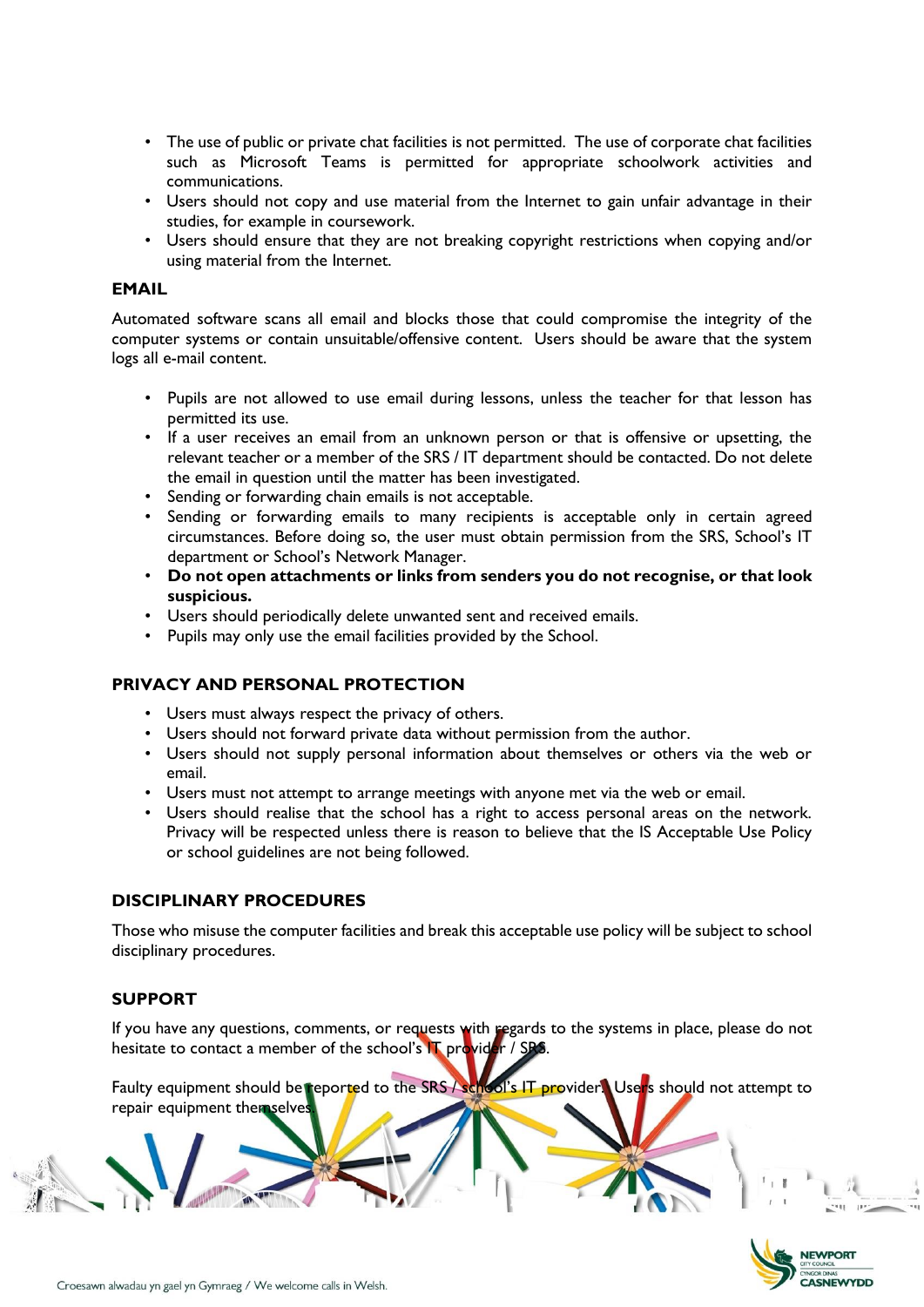### <span id="page-14-0"></span>*APPENDIX B – Do's and don'ts sheet*

"Information security is about maintaining:

- **Confidentiality** ensuring only people who have right to see the information can actually do so;
- **Integrity** making sure that the information is right; and
- **Availability** making sure that the information is always there when needed, and to the appropriate person." WAG, 2008.

| Do                                                                                                                                                                                                                     | Don't                                                                                                                                                                              |
|------------------------------------------------------------------------------------------------------------------------------------------------------------------------------------------------------------------------|------------------------------------------------------------------------------------------------------------------------------------------------------------------------------------|
| I agree to the most recently published school's<br>Acceptable Use Policy and I accept that my use<br>of the computer network and associated<br>applications may be monitored and / or<br>recorded for lawful purposes. | I will not use a colleagues login details or share<br>$\bullet$<br>mine with anyone.                                                                                               |
| I will lock my PC / laptop if temporarily leaving<br>$\bullet$<br>it unattended.                                                                                                                                       | I will not leave a PC / laptop logged in and<br>$\bullet$<br>unattended.                                                                                                           |
| I will protect any sensitive material to the<br>same level as paper copies including using a<br>secure print option when materials are being<br>printed to a shared printer.                                           | I will not allow pupils to use a PC/laptop that is<br>$\bullet$<br>logged in with my username; I will always ensure<br>that the student connects using appropriate<br>credentials. |
| Anything which needs to be shared will be<br>$\bullet$<br>shared through the teachers shared area(s),<br>which may be password protected.                                                                              | I will not transfer any data which I know, or<br>$\bullet$<br>suspect, to have a high level of sensitivity, unless<br>I need to and then only via an encrypted method.             |
| I will always check that recipients of email<br>$\bullet$<br>messages are correct before I send it.                                                                                                                    | I will not remove equipment from the school<br>$\bullet$<br>premises without appropriate approval.                                                                                 |
| I will protect others from seeing sensitive<br>$\bullet$<br>information or me entering my password.                                                                                                                    | I will not leave my password in a place which is<br>$\bullet$<br>easily accessed by others.                                                                                        |
| I will report any security incidents in line with<br>$\bullet$<br>the school's policy and procedures.                                                                                                                  | I will not knowingly introduce a virus or other<br>$\bullet$<br>malware into the system.                                                                                           |
| I will observe the school's Health and Safety<br>policies and procedures.                                                                                                                                              | I will not disable anti-virus or malware<br>$\bullet$<br>protection provided on my machine.                                                                                        |
| I will comply with the Data Protection Act<br>$\bullet$<br>2018 and other statutory obligations.                                                                                                                       | I will not open any attachments of click<br>$\bullet$<br>links from senders that I do not recognise.                                                                               |
| I will ensure that any sensitive information is<br>$\bullet$<br>securely disposed of (whether paper or IT<br>based).                                                                                                   |                                                                                                                                                                                    |
| I will immediately notify the loss or theft of any<br>$\bullet$<br>equipment or information in line with the<br>School's Incident Reporting Policy.                                                                    |                                                                                                                                                                                    |
| I will sign out any portable device so there is a<br>clear and up to date record maintained.                                                                                                                           |                                                                                                                                                                                    |



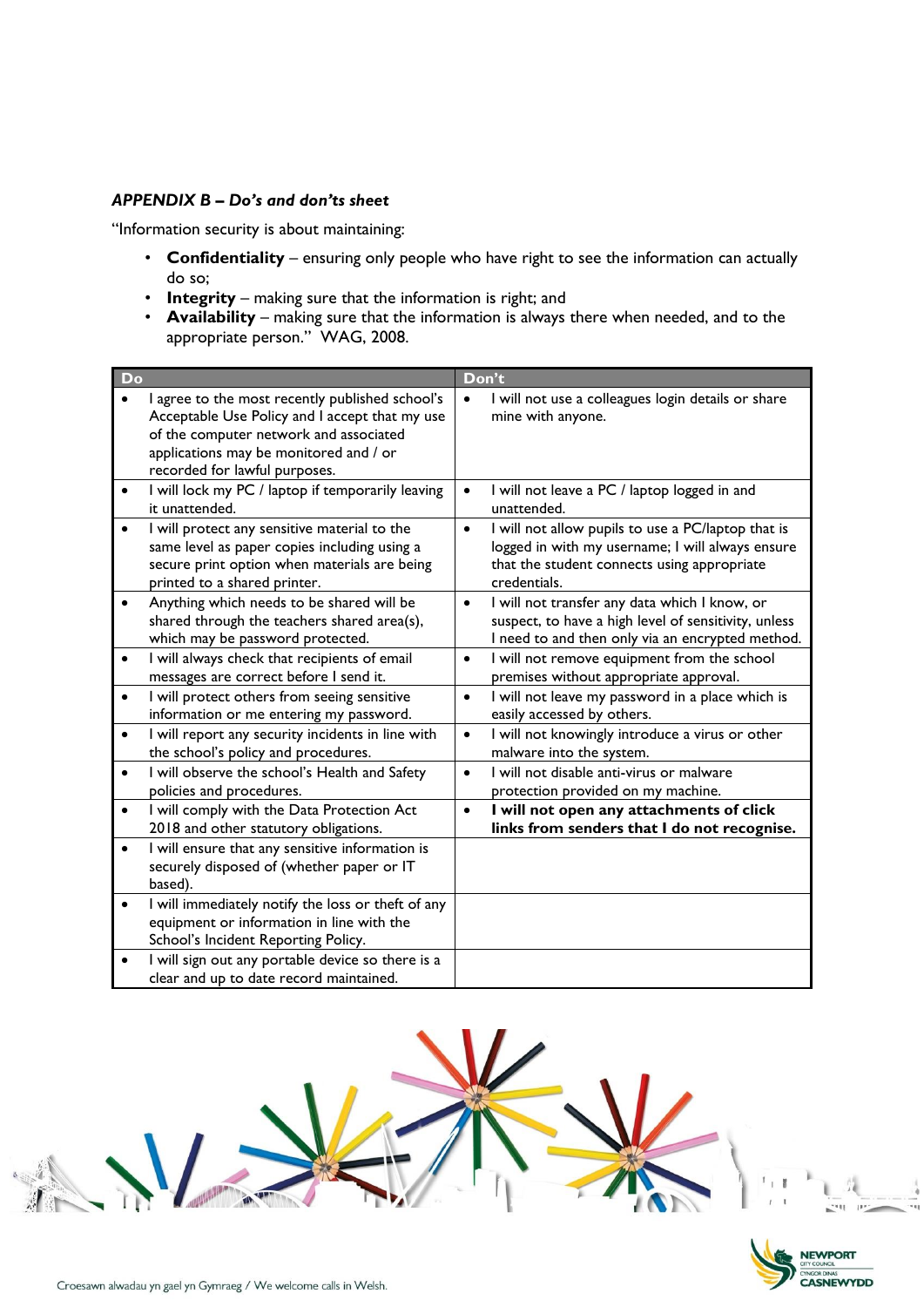# <span id="page-15-0"></span>*APPENDIX C – Sensitivity of data*

"You should secure any personal data you hold about individuals and any data that is deemed sensitive or valuable to your organisation. Your organisation should have someone who is responsible for working out exactly what information needs to be secured." Becta, 2009

| <b>Level of sensitivity</b>                                                                                                   | <b>Examples of data</b>                                                                                                                                                                                                                                                                                                                                                                                                                                                                                                                                                                                                                                                      | <b>Possible level of protection</b>                                                                                                                                                                                                                                                                                                                                                                                                                                                  |
|-------------------------------------------------------------------------------------------------------------------------------|------------------------------------------------------------------------------------------------------------------------------------------------------------------------------------------------------------------------------------------------------------------------------------------------------------------------------------------------------------------------------------------------------------------------------------------------------------------------------------------------------------------------------------------------------------------------------------------------------------------------------------------------------------------------------|--------------------------------------------------------------------------------------------------------------------------------------------------------------------------------------------------------------------------------------------------------------------------------------------------------------------------------------------------------------------------------------------------------------------------------------------------------------------------------------|
| <b>Official - Sensitive</b><br>Highly sensitive and<br>mission critical information<br>for limited consumption.               | $\bullet$<br>Child protection matters<br>Staff personal information<br>$\bullet$<br>Statutory returns e.g<br>$\bullet$<br><b>PLASC</b><br><b>UPN</b><br>$\bullet$                                                                                                                                                                                                                                                                                                                                                                                                                                                                                                            | Not available beyond school<br>$\bullet$<br>electronically. Encrypted with limited<br>access to staff when approved by Head<br>Teacher<br>Use approved secure tool including<br>$\bullet$<br>DEWi / S2S to transfer data<br>Locked away in appropriate filing<br>system                                                                                                                                                                                                              |
| <b>Official</b><br>Essential to the successful<br>running of the school.                                                      | Attendance information &<br>$\bullet$<br><b>EWO</b> reports<br>Performance management<br>$\bullet$<br>information<br>Staff profiles and<br>$\bullet$<br>performance reviews<br>IEP's, IBP's, AEN support,<br>$\bullet$<br>statements, annual reviews<br>Financial Information<br>$\bullet$<br>Pupil Behaviour logs and<br>$\bullet$<br>discipline records<br>Pupil personal information<br>$\bullet$<br>Examination data<br>$\bullet$<br>Pupil reports<br>$\bullet$<br>Letters to parents<br>$\bullet$<br>Minutes of meetings<br>$\bullet$<br>Pupil performance<br>$\bullet$<br>Reward's reports<br>$\bullet$<br>$3^{rd}$ party applications - ie<br>$\bullet$<br>Parent Pay | <b>Teacher access</b><br>Login password<br>$\bullet$<br>Limited to teacher accounts<br>$\bullet$<br>Password protect files<br>$\bullet$<br><b>SSO Administrative Access</b><br>Login password<br>$\bullet$<br>Limited to Administrative accounts<br>$\bullet$<br>Secure areas<br>$\bullet$<br><b>Parent / Career access</b><br>Login to own child records only (if<br>applicable)<br>School's MIS<br>$\bullet$<br><b>Pupil access</b><br>Login only to their own progress<br>records |
| <b>Unclassified</b><br>Much is in the public<br>domain and accessed via<br>the public facing website<br>or learning platform. | Lesson plans<br>$\bullet$<br>Schemes of work<br>$\bullet$<br>Teaching notes<br>$\bullet$<br>School calendar, staff<br>$\bullet$<br>bulletins<br>School policies and<br>$\bullet$<br>procedures<br>Pupil work<br>$\bullet$<br>Pupils learning logs<br>$\bullet$<br>General school / class<br>$\bullet$<br>letters<br>Pupil Photographs (with<br>$\bullet$<br>parental consent)                                                                                                                                                                                                                                                                                                | Pupil login<br>$\bullet$<br>Password on specific files<br>$\bullet$                                                                                                                                                                                                                                                                                                                                                                                                                  |